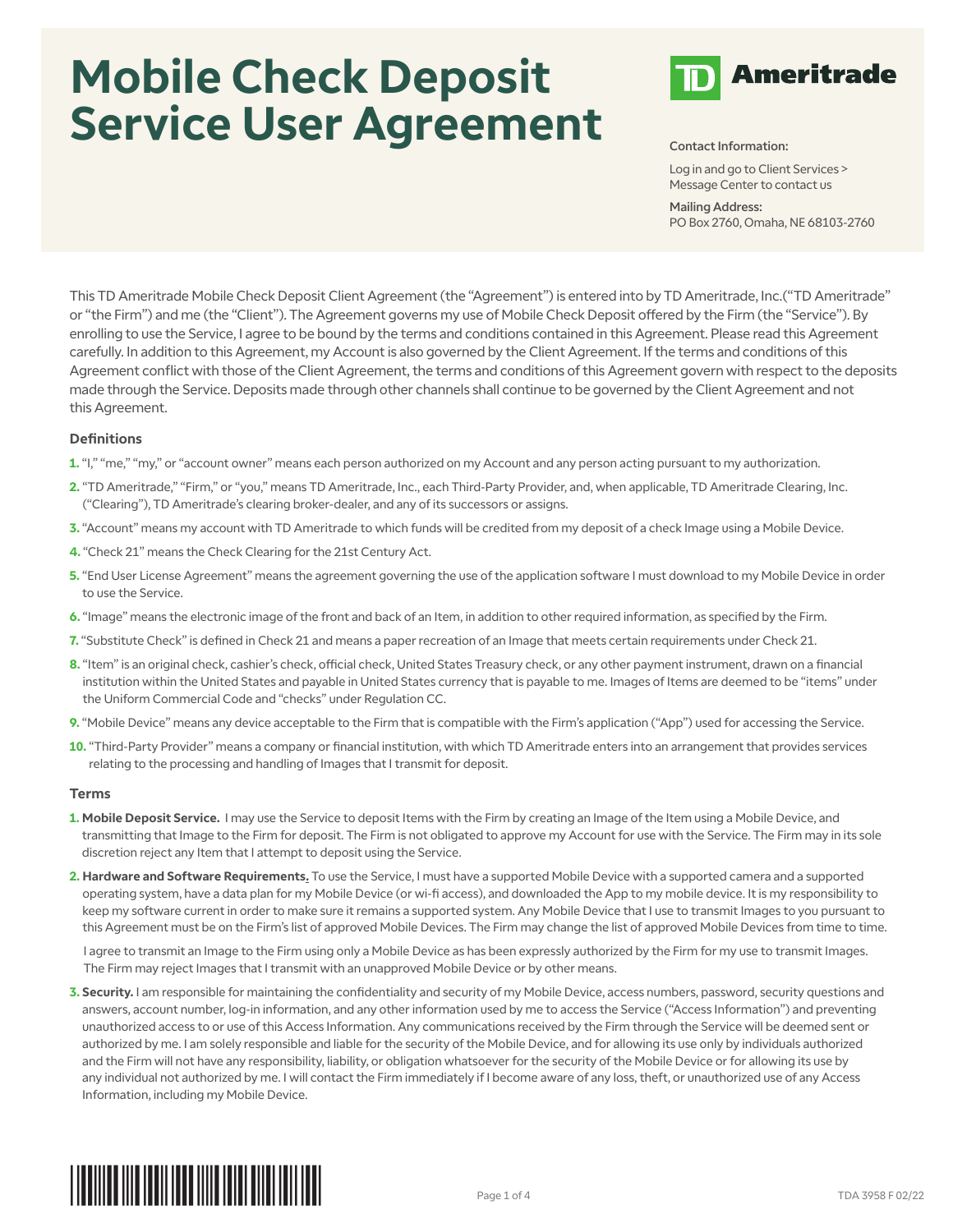- **4. Costs and Fees.** The Service is provided at no charge to me. I am solely responsible for all costs of using the Service and operating the Mobile Device, including, but not limited to telephone and Internet service charges. I am solely responsible for maintaining the Mobile Device's capacity and connectivity required for use of the Service. The Firm shall notify me of those requirements and may amend them from time to time.
- **5. Image Quality.** I am solely responsible for the image quality of any Image that I transmit. If an Image that the Firm receives for deposit is not of sufficient quality to satisfy its current image quality standards, the Firm may reject the Image without prior notice to me. Each Image must include the front and back of the Item and the following information must be clearly readable within the Image: dollar amount, both numeric and written, payee name, drawer signature, date, check number, account number, routing and transit number, Magnetic Ink Character Recognition or MICR line, and any endorsement or other information written on the Item.
- **6. Processing Images.** I authorize the Firm and its Third-Party Service Providers to handle and process any Image sent by me using the Service for presentment and collection to the paying bank. I also authorize the Firm and its Third-Party Providers to convert an Image to a Substitute Check and process and handle the substitute check for presentment and collection. The Firm reserves the right to reject and to refuse to process any Image that I send to it for any reason or no reason, without prior notice to me.
- **7. Deposit Limits.** The Firm has established limits on the dollar amount and/or number of Items or deposits ("Deposit Limit"). The Deposit Limits applicable to your account will be displayed on your Mobile Device during the Mobile Deposit process. I may not use the Service to deposit one or more Items that total more than the applicable Deposit Limit per business day, per account. I may not deposit the following types of checks through this Service: checks in amounts over the applicable daily Deposit Limit; checks made payable to cash; unendorsed checks; checks where I am not the payee or the drawer of the check, split checks; credit card checks; altered checks; checks in a foreign currency or drawn on a foreign bank; post-dated checks; stale-dated checks (generally, checks dated more than 180 days prior to receipt); unsigned checks; money orders; and traveler's checks. I agree not to make more than 20 check deposits per day. The Firm may revise the Deposit Limits at any time without prior notice to me.
- **8. Deposit of Other Items; Deposits when Service Not Available.** I agree that I will not use the Service to deposit an Image of anything not meeting the definition of an "Item," within the meaning of Article 4 of the Uniform Commercial Code, as adopted by the State of Nebraska. If I use the Service to transmit an Image of anything that is not an Item, or if for any reason the Firm is not able to recognize as an Item, the Firm may reject it without prior notice to me. I agree to deposit any rejected or ineligible items through other deposit channels that are offered by the Firm, such as at a branch or by mail. I further agree to use such other deposit channels when the Service may not be available.
- **9. Returned Items.** I am solely responsible for any Image for which I have been given provisional credit to my Account, and any such Image that is returned or rejected may be charged to my Account. I acknowledge that all credits received for Images deposited through the Service are provisional, subject to verification and final settlement of the Images. In the event of the return or reject of a deposited Image, the Firm may return the Image to me in the form of an Image, a paper printout of the Image, or a substitute check.
- **10. Handling of Transmitted Items.** I agree not to allow an Item or an Image of the Item to be deposited or presented for payment more than once through one or more financial institutions, to the extent that it could result in the payment of the Item and/or an Image of the Item more than once. If an Image of an Item has been transmitted to the Firm or to any other bank, I will not allow the Item to be subsequently deposited or presented by any other means.

I agree that, for any Item which I have deposited using the Service, I shall apply a restrictive endorsement on the paper check itself before or during the scanning of the check. The restrictive endorsement shall include the words "For mobile deposit at TD Ameritrade only" and be placed above the signature line. I agree that if TD Ameritrade accepts an Item that does not bear the restrictive endorsement, I will nonetheless be solely liable in the event the Item is presented for payment more than once.

 If any Item is presented or deposited more than once, whether by Image or by any other means, the Firm may, at its discretion, reject it or return it and charge it against my Account without prior notice. The Firm may also charge my Account for any warranty claim or adjustment arising from the presentment or deposit of the Item more than once, regardless of whether or not the Item is returned by the paying bank or any collecting bank. For any Image which I have deposited using the Service, I solely shall be responsible for preventing the deposit of another Image of the Item or presentment of the Item by any other means and by any other person. In no event shall the Firm be responsible, liable, or have any obligation whatsoever in the event that an item is presented for payment more than once, if any item is presented for payment that has already been presented to TD Ameritrade or any other financial institution by any other means or if previously transmitted through the Service.

- **11. Retention of Items.** Though losses caused by the original not being available are rare, I am responsible to retain the Item for 14 calendar days after funds from the deposit of the Image of the Item have posted to my Account. I agree to write across the top of the front of the Item "ELECTRONICALLY PRESENTED" after depositing the Image using the Service. I agree to retain the Items in a secure area to prevent unauthorized persons from gaining custody of such retained Images. If requested by TD Ameritrade, I agree to promptly provide any retained Item (or, if the Item is no longer in existence, a sufficient copy of the front and back of the Item) to TD Ameritrade as requested to aid in the clearing and collection process or to resolve claims by third parties with respect to any Item. If requested by TD Ameritrade, I will agree to retain the Item for longer than 14 days. I further agree to destroy the Item 14 days after funds from the deposit of the Image of the Item have posted to my Account.
- **12. Cooperation with Investigations.** I agree to cooperate with TD Ameritrade in the investigation of unusual transactions, poor quality transmissions, and resolution of any claims, including by providing, upon request by TD Ameritrade, any originals or copies of Items in my possession and my records relating to Items.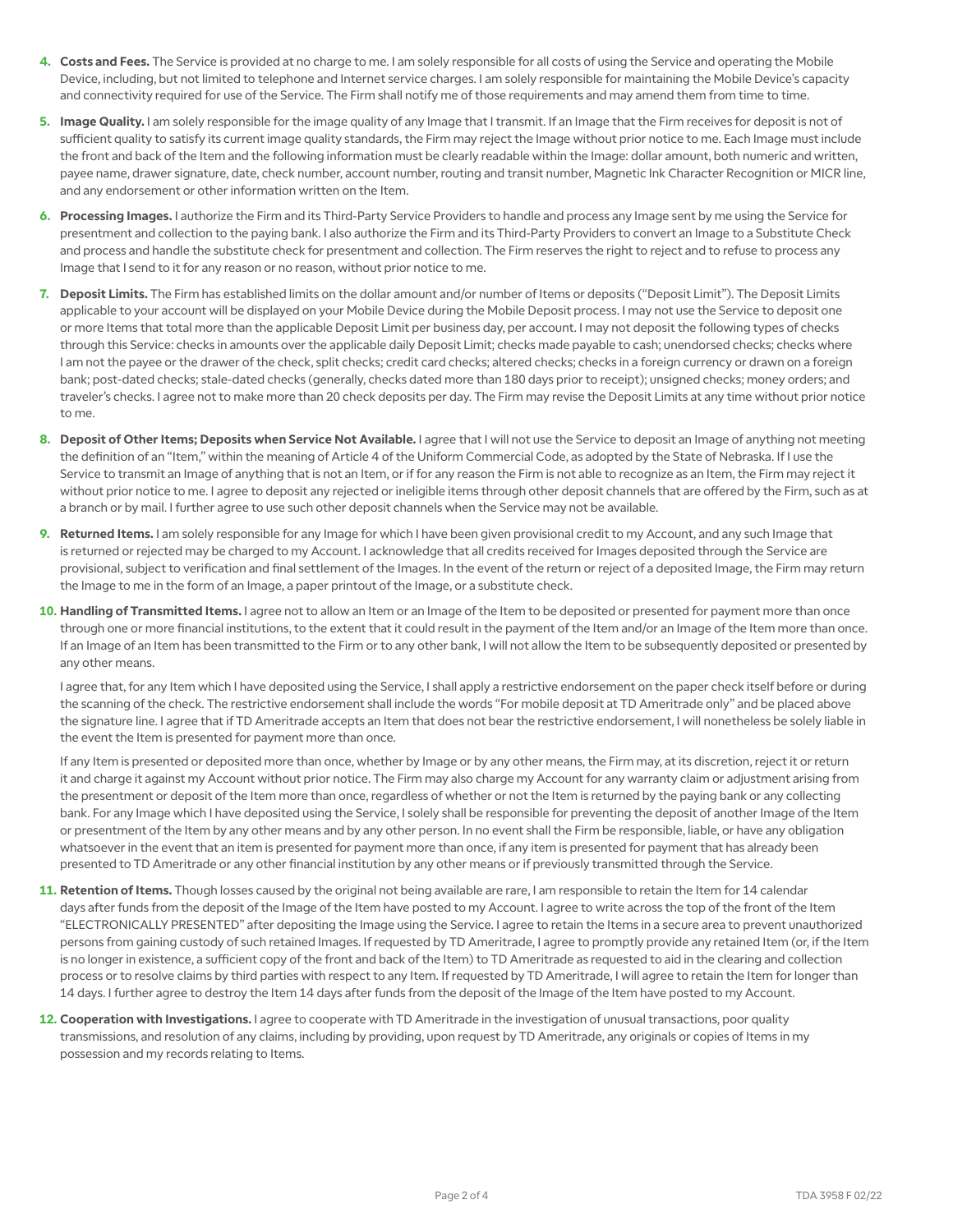**13. Errors.** I agree to notify TD Ameritrade of any suspected errors regarding Items deposited through the Service right away, and in no event later than 30 days after the applicable TD Ameritrade account statement is sent to me. Unless I notify the Firm within 30 days, such statement regarding all deposits made through the Service shall be deemed correct, and I am prohibited from bringing a claim against the Firm for such alleged error.

#### **14. Payment Processing.**

- **(a) Item Processing.** If I send Images that are incomplete, that fail to satisfy the Firm's image quality requirements, or otherwise do not allow the Firm to meet the requirements of Check 21 or any image exchange agreement that would cover further electronic transmission of Images that I send, or the Firm is otherwise unable to process Images that I send, the Firm may charge the Images back to my Account.
- **(b) A Transmission of Items.** The Images that I send are not considered received by the Firm until I view a confirmation screen, indicating my deposit was received and accepted. However, this does not mean that the transmission of the Image was complete or error free. As stated above, the Firm may refuse to process any Image that I send for any reason or no reason.
- **(c) Funds Availability.** If an Image that I transmit through the Service is received, found to be in good order, and accepted before 4 p.m. Eastern Time on a business day that the Firm and its depositing bank are open, TD Ameritrade will post the funds arising from the deposit to my Account. Images transmitted via the Service are subject to review with compliance and business rules. Notwithstanding this funds availability policy, the Firm reserves the right to delay the crediting of funds to the Account, or extend the time period of a hold on the Account, for funds arising from the deposit of Images without prior notice to me. Funds must post to my account before I can trade with them; they typically post one to two business days after TD Ameritrade receives my check. TD Ameritrade restricts withdrawals and trading of certain securities until my deposit clears, which can take an additional four to five days. TD Ameritrade determines the securities I can't trade based on market risk; these include, but aren't limited to, stock options, some foreign securities, and most stocks priced under \$5 per share. All electronic deposits are subject to review and may be restricted for 60 days. Check deposits are not processed on Saturdays, Sundays, or New York Stock Exchange and bank holidays. Dollar amounts will aggregate over the weekend to determine the daily Deposit Limits.
- **(d) Notices.** In order to use the Service, I must have previously consented to the electronic delivery of communications from you, and any notices regarding the Service will be sent to me through the App, or by other electronic means.
- **15. Representations and Warranties.** I make the following representations and warranties to the Firm now and each time I submit an Image for deposit:
	- **(a)** I will use the Service only for lawful purposes and in compliance with all applicable rules and regulations and with compliance with the Firm's instructions, rules, policies, specifications, and operating procedures and will not violate any law of any country or the intellectual property rights of any third party.
	- **(b)** I will use the Service to transmit and deposit Images of Items only.
	- **(c)** I will transmit only Images of Items acceptable for deposit through the Service and will handle Items as agreed herein.
	- **(d)** I am a person authorized to enforce each Item or I am authorized to obtain payment of each Item on behalf of a person entitled to enforce an Item.
	- **(e)** Items submitted through the Service will be in good order and will not have been altered.
	- **(f)** Each Item bears all required and authorized endorsements. Items made payable to two or more parties must be endorsed by all parties.
	- **(g)** Each Item has been endorsed as "For deposit only."
	- **(h)** For each Image transmitted to the Firm, all of the warranties set forth in Section 4-207 of the Uniform Commercial Code as adopted in the State of Nebraska, shall apply as if I had deposited the paper Item with the Firm.
	- **(i)** Each Image accurately and legibly represents all of the information on the front and back of the Item.
	- **(j)** I will not use the Service to transmit or deposit any Item: (i) payable to any person or entity other than myself or "TD Ameritrade Clearing, Inc.;" (ii) drawn on my Account at TD Ameritrade Clearing, Inc.; (iii) which I know or should know to be fraudulent, altered, unauthorized, or missing a necessary endorsement; (iv) that is a substitute check or image replacement document; (v) that is drawn on an institution located outside of the United States; (vi) that is created by me purportedly on behalf of the maker, such as a remotely created check; (vii) that is dated more than six months prior to the date of the deposit; (viii) that is post-dated; or (ix) that is not payable in U.S. currency.
	- **(k)** For each Image transmitted to the Firm, no depositary bank, drawee, drawer, endorser, or other person will receive presentment or return of, or otherwise be charged for, a substitute check created from the Image, the original Item, or a paper or electronic representation (such as another Image) of a substitute check or the original Item such that a person will be asked to make a payment based on the Item (or electronic or paper representation of the Item) that such person already has paid.
	- **(l)** I will use the Service in accordance with the terms of the Client Agreement and this Agreement.
	- **(m)** I, if acting on behalf of a small business entity or a corporation, am fully authorized to execute this Agreement.
	- **(n)** I will not allow an Item or an Image to be deposited or presented for payment more than once by any bank or other person whether the Item is an electronic image or paper form.
	- **(o)** I will not transfer, negotiate, or deposit an Item once I have transmitted an Image of an Item through the Service.